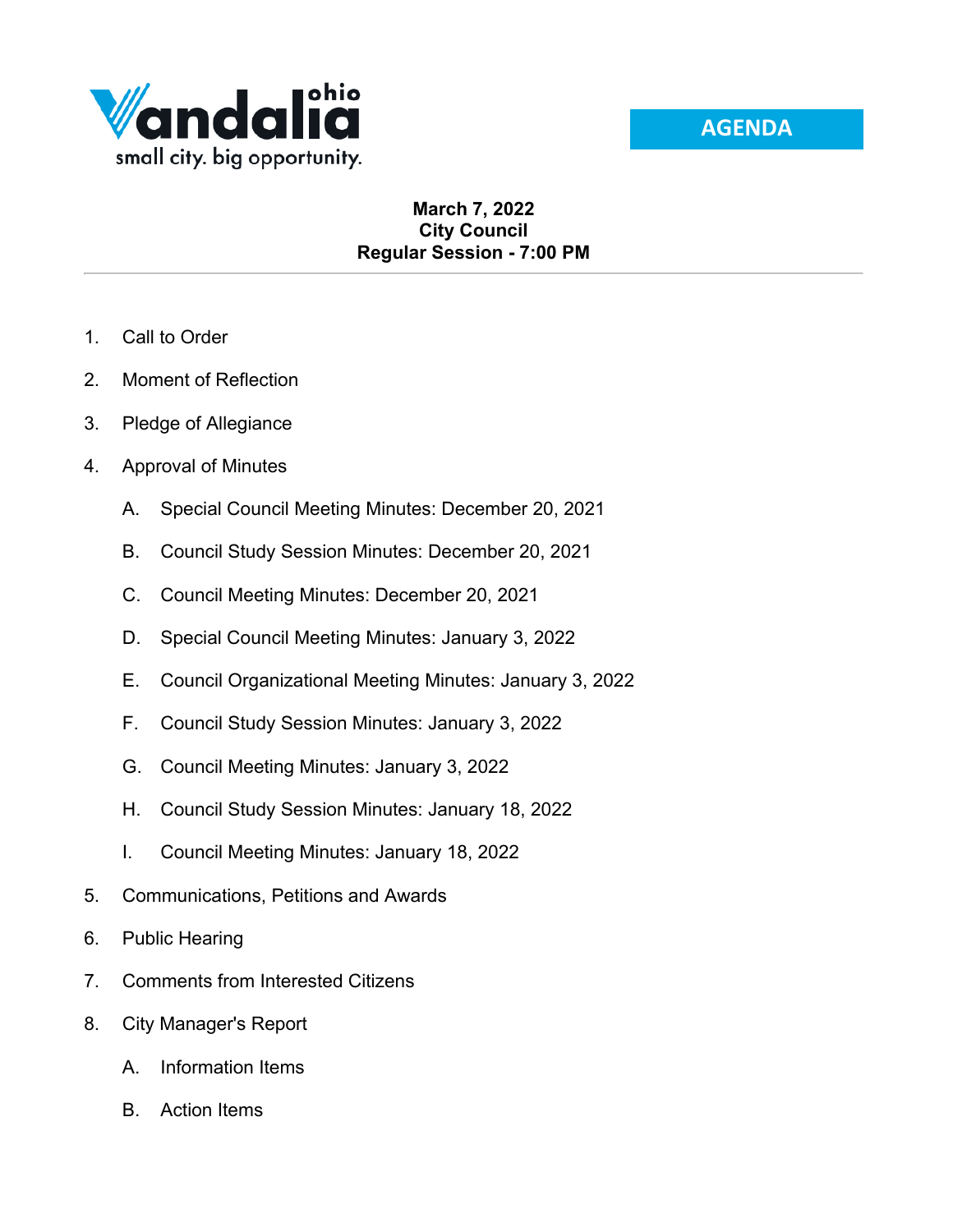## 9. Old Business

- 10. Resolutions
	- A. **22-R-18** A Resolution Awarding The Bid For The SCBA Compressor & Fill Station Project, Requested By The Division Of Fire, To Breathing Air Systems In The Amount Of \$46,769.74 As The Lowest And Best Bid And Declaring The Current Breathing Air Compressor And Fill Station Surplus
	- B. **22-R-19** A Resolution Awarding The Bid For Removal And Replacement Of Certain Curbs And Sidewalks Requested By Development And Engineering Services, To D. L Smith Concrete, LLC. At The Lowest And Best Bid Price Of \$382,907.00
	- C. **22-R-20** A Resolution Authorizing The City Manager To Contract With Motorola Solutions To Provide Maintenance And Service For The Radio Consoles And Equipment In The Police Division's Communications Center In The Amount Of \$29,989.40
	- D. **22-R-21** A Resolution To Enter Into An Agreement With McGohan / Brabender Agency, Inc For Brokerage And Consulting Services
- 11. Ordinances First Reading
- 12. Ordinances Second Reading
- 13. Ordinances Emergency
- 14. Reports from Boards and Commissions

## A. **Variance: Audible Device within 150' of Residences – 335 S. Dixie**

The Applicant and building owner, Bison Commercial Investments, has requested a variance to allow for an audible device within 150' of a residential dwelling unit. The Board of Zoning Appeals voted 4-0 to recommend approval of the requested variance.

## B. **Variance: Deck Setback – 1144 Rexford**

The Applicant, Kyle Leber, has requested a variance to allow for a screened-in deck within the rear yard setback of 35'. The Board of Zoning Appeals voted 4-0 to recommend approval of the requested variance.

C. **Variance: Solar Panels - 375 Halifax Drive**

The Applicant, Ace Thompson, Fluent Solar, has requested a variance on behalf of Luther Blakley, property owner, to allow for 9 solar panels on the front face of the roof which faces a right-of-way, Halifax Drive. The Board of Zoning Appeals was split 2-2 on recommending denial of the requested variance.

- D. Parks and Recreation Advisory Board Minutes: November 17, 2021
- E. Parks and Recreation Advisory Board Minutes: February 16, 2022